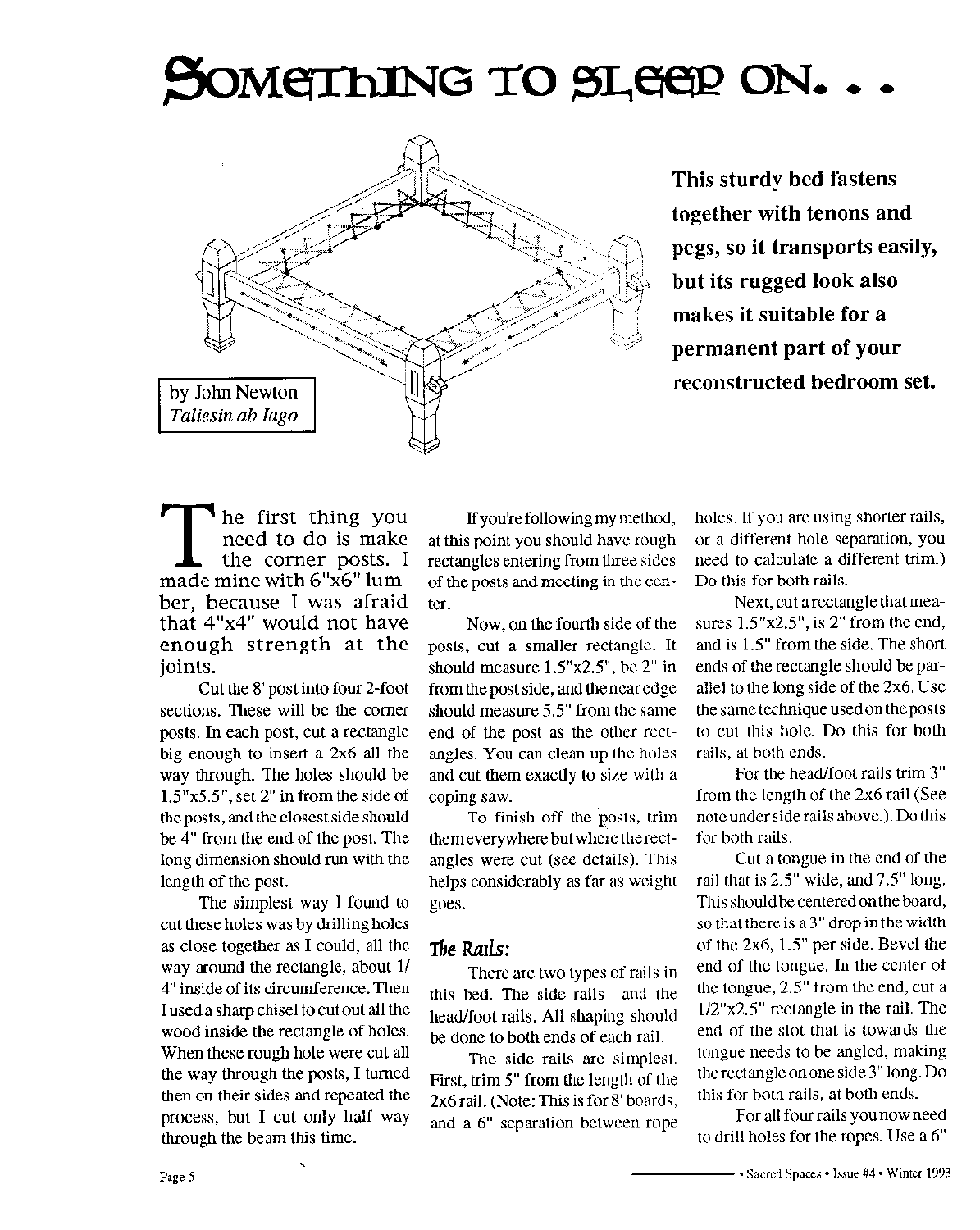separation. Start measuring from the close edge of the cut out rectangle on the side rails, and the base of the tongue on the head/foot rails. The holes should be 2.75" in from the sides of the rails. The diameter of the holes should be about 2 to 2.5 times the diameter of the rope you are using.

# The Wedges:

There are 4 wedges used in this bed. Make each out of l/2" plywood for added strength. They are 4.5" long, 2.5" wide at one end, and 1" wide at the other. NOTE: only one side of the wedges taper.

### The Mattress:

Normally, for a rope bed you use ropes for the mattress. You can do that with this design, but I really hate to, because ropes give you uneven support that is spongy, not to mention the really neat waffle patterns youget on your back. So what I did was to make a canvas sheet held to the frame by rope laces. This gives you consistent support, and is easier to get tighter that a standard rope mattress.

To do this I used a canvas sheet that was 8" smaller in length and width than the frame. I did a double hem, folding 1" of fabric over twice on each edge. This gave me a triple layer of canvas on each edge, and 6 layers in the corners. I to corner post. To secure the begin-<br>then attached grommets to the can-<br>ning of the rope, I use a wooden vas, at equal spacings along the edge

to correspond with every hole in the frame. The grommets should have a slightly larger diameter than the rope, except the comer grommets, which should be the same size as the rail holes. Note: the larger the grommets, the easier it is to lace up.

### Assembly:

Everything is made now, and all you have to do is put it together. Fist take one corner post, insert one of the side rails into the hole that runs completely through the post measuring 1.5"x5.5". Slide the rail through until it is flush with the other side of the post. The hole in the rail should now line up with the small hole in the post.

Next take a head/foot rail, and slide the tongue into the larger hole, through the hole in the siderail, and through the small hole in the post. Push this in until the flaring wood at the base of the tongue fits snugly up against the rail inside the post.

Lastly, insert the wedge into the slot in the tongue, and tap it with amalletto sear it firmly. Repeat this same process for the other three corner posts.

To lace the canvas mallrcss on, 1 would suggest first securing the four corners with short bungee cords stretched around the corner posts. This keeps the canvas up and story. fairly well centered.

Start lacing through a hole next

toggle in an eye splice that supports againsl the wooden frame. The lacing pallcm I use is hard to describe, so just look at the lacing diagram with the plans, and follow the numbers and arrows starring with #l.

When lacing the first two sides, don't leave any slack, but don't worry, You can tighten it with a taught line on the inside of the rail. Youcanthenremovethefourbungee cords.

### Miscellany:

At this point you can throw bedding, sheets, and pillows on—and you're ready to go. As far as bedding and stuff goes, I found it quite handy to sew small cloth ties to the edges of the sheets and such. That way I can tie them to the rope lacings, and they won't come off when I'm sleeping.

The lacing takes about  $81'$  of rope the way I did it. I use an  $85'$  section, so I have plenty of tie off at the end.

The disassembled bed stores quite compactly, and travels very easily. Just be sure you don't make one that is longer than your tent or transport space!

The only thing left is to decorate it. You can make nice embroidered quills. and other bedding, or even do some bas-relief carving on the Irame. I'm also working on a ciumpy, and headboard design lo fit [his rinished bed, but that's another



# Marexials:

c. 110 Hemp rope **c.** 37square ft. Canvas

1 6" $x6"x8'$  post 4 Z'x6"xR' boards  $1/3$  square feet plywood  $-1/2$ "

l'his materials list was for my bed, which ended up about 8'x7'. **If you don't want somsthing filat big. you cm use 2.Z"x6"xS'snd 2- 2"~6?~6', DI USC 8'** boards, and CUT thrm dawn (u whataver spcific 46 Grommets measurements you want.